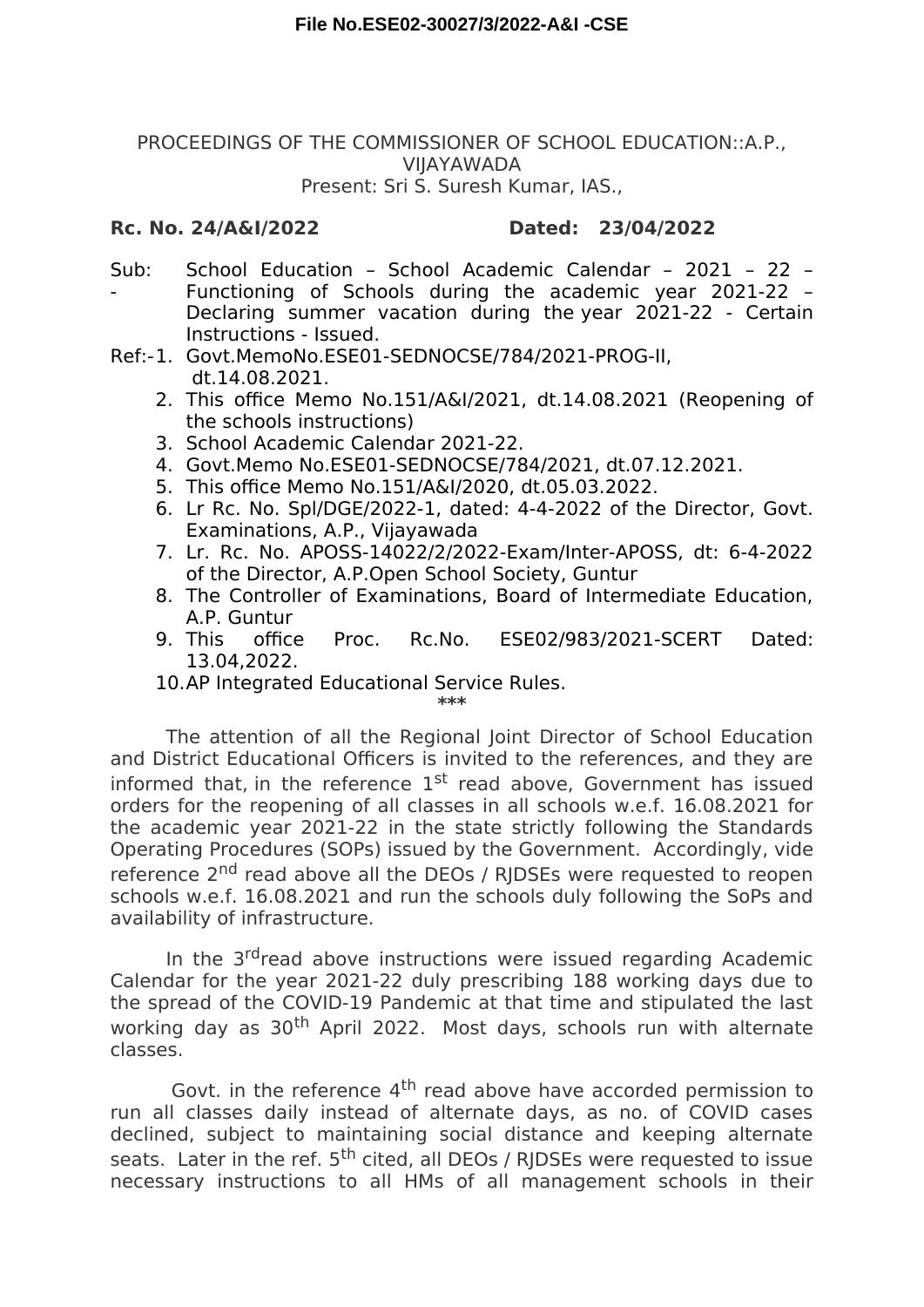respective districts to run all classes in all schools daily with full strength duly following the COVID appropriate behavior.

In the ref. 6th read above, instructions were issued, to conduct the Summative Assessment-II Examinations for classes I to IX during the period from 22.04.2022 to 04.05.2022, and the answer sheets shall be evaluated, and the marks shall be disseminated to students soon after completion of the examination. Further, the baseline assessment in respect of English language and vocabulary is proposed on 5<sup>th</sup> May 2022. Therefore it is decided to run schools for the students up to 05<sup>th</sup> May 2022 duly declaring the summer vacation to the students only from 06<sup>th</sup> Mav 2022.

Further, it is informed that some of teachers are drafted for SSC Public Examinations / AP Open School / Intermediate Examinations, and some teachers are engaged with the evaluation of SA 2 answer scripts, posting of marks online, preparation of promotion lists etc.,

In view of the above circumstances, it is decided to run the schools under all managements up to 20th May 2022 for the teachers to take up the following activities viz. (i) to evaluate the answer scripts of the SA-II Examinations, (ii) to upload the marks in online, (iii) to prepare promotion lists, (iv) to take admissions of the students for the next Academic year 2022-23 (v) to look after the Nadu Nedu works and to attend other works assigned by the government time to time. After availing of 6 weeks of long vacation (summer vacation) as per the Rule 134 A.P. Educational Rules 1966, the schools will be re-opened on  $4<sup>th</sup>$  July 2022 under all managements for the Academic year 2022-23.

Therefore, all the Regional Joint Directors of School Education and District Educational Officers in the State are requested to take necessary action accordingly.

These instructions should be followed scrupulously.

S Suresh Kumar COMMISSIONER OF SCHOOL EDUCATION

To

All the Regional Joint Directors of School Education in the State All the District Educational Officers in the State The Commissioner, Municipal Administration Department. The Secretary, A.P. Residential Educational Institutions Society, The Secretary, MJP B.C. Welfare Residential Institution The Secretary, Tribal Welfare residential Institutions The Secretary, Social Welfare Residential Institutions Copy submitted to the Special Chief Secretary to Govt., School Education Department, Govt. of Andhra Pradesh, Velagapudi.